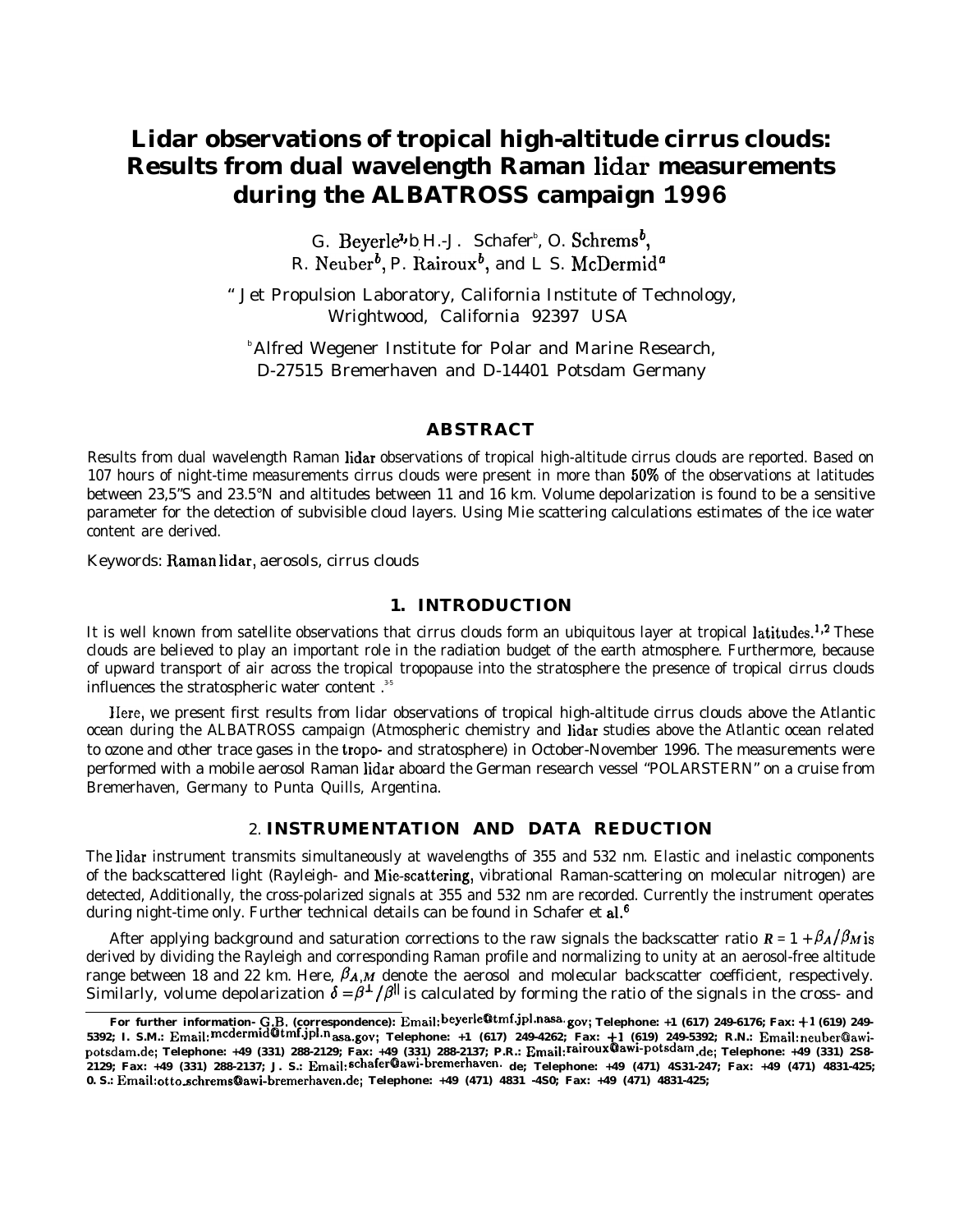

Figure 1. The altitude dependence of backscatter ratio at a wavelength of 355 nm as a function of latitude. Also given is the tropopause altitude (broken line). Bars above the figure show the measurement periods.

aligned-polarization channels and normalizing to 0.014. The superscripts  $\perp$ , || refer to cross- and aligned-polarization, respectively. The cloud optical thickness between altitudes  $z_b$  and  $z_t$  is given by

$$
\tau = L \frac{z_1}{I_{z_b}} dz \beta_{A(z)}.
$$

Here, *L* denotes the ratio of aerosol extinction and backscatter coefficient.

## 3. RESULTS AND DISCUSSION

During the campaign lidar measurements were performed on the Atlantic ocean between 35"N and 45"S. In the following we restrict the discussion on the tropical and subtropical observations (30°N-300S). Based on 12288 shot averages (about 7 minutes) a total of 632 lidar profiles were obtained within this latitude range.

The altitude dependence of backscatter ratio and volume depolarization at a wavelength of 355 nm as a function of latitude is shown in Figures 1 and 2, respectively. The altitude of the tropopause (broken line) is obtained from daily serological soundings. Frequently several distinct layers were found within the cirrus cloud with the highest Iayers reaching the tropopause. High values of *R* and  $\delta$  were observed close to the *ITCZ* at 8<sup>\*</sup>N. There is no indication for the presence of cirrus clouds in the lower stratosphere.

Comparison between Figure 1 and 2 suggests that volume depolarization is a sensitive indicator for the detection of subvisible cirrus clouds. Enhanced values of  $\delta$  which occasionally exceeded 30% are caused by scattering on nonspherical cirrus ice particles whereas for molecular scattering  $\delta = 1.4\%$ . In the tropics (23.5 °S–23.50N) we find in 53% out of 475 profiles maximum volume depolarizations exceeding 5% within the altitude range 11–16 km. In the subtropics ( 23.5-30°S and 23.5–30°N) this percentage reduces to 18% based on 157 profiles. Frequently, enhanced values of  $\delta$  indicated the presence of cirrus which were invisible to the unaided eye. Assuming that  $\delta$  > 5% indicates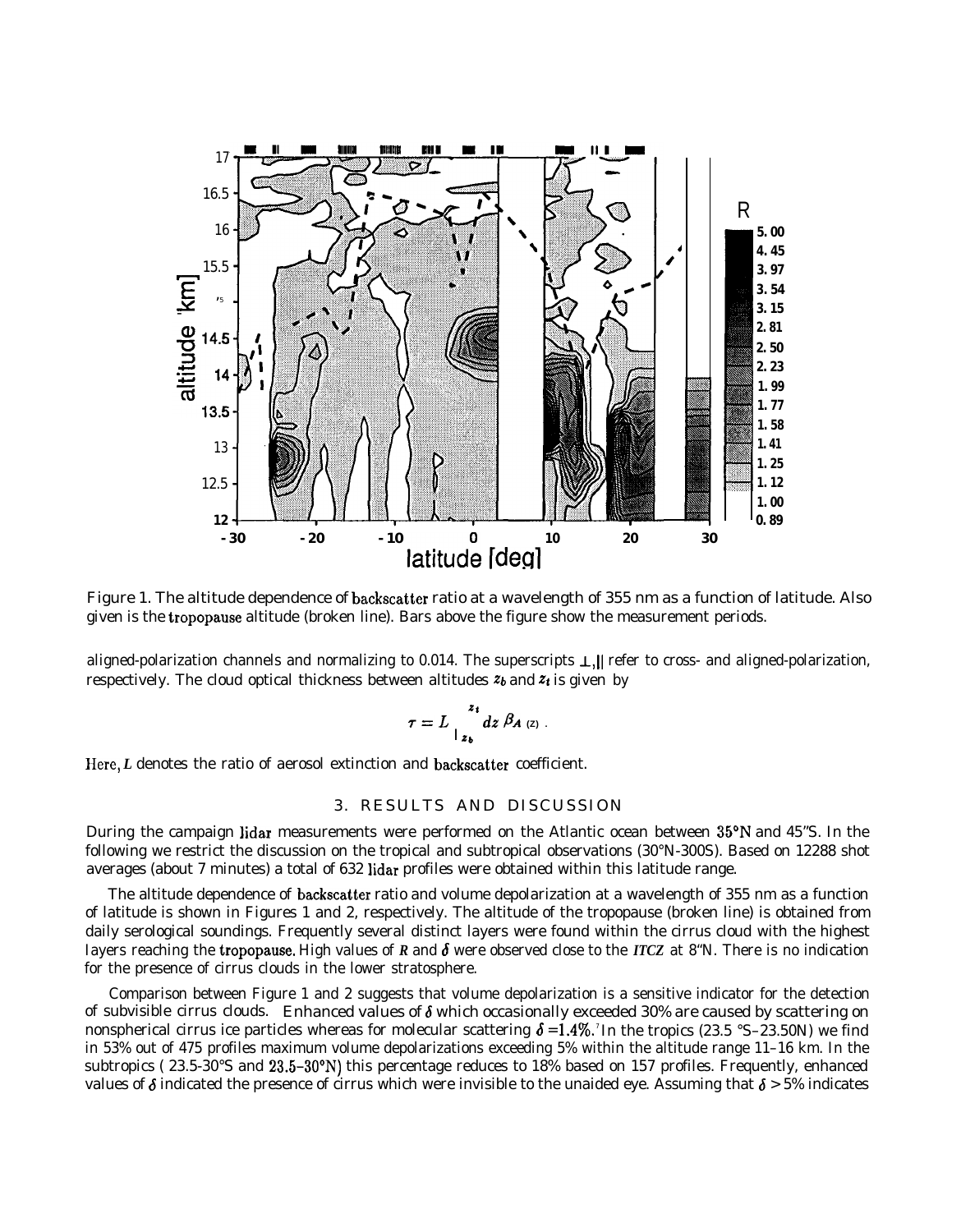

Figure 2. The altitude dependence of volume depolarization at 355 nm as a function of latitude. Also given is the tropopause altitude (broken line). Bars above the figure show the measurement periods.

the presence of a cirrus layer we find that 38% of the observed clouds had an optical thickness of less than 0.03 at 355 nm.

Based on the ratio of aerosol backscatter coefficients at 355 and 532 nm an estimate of the particle sizes were derived within the framework of Mie scattering theory. For the refractive indices of water ice at 355 and 532 nm 1.325 + i 3.76 .10-9 and 1.312+ i 3.11 $\cdot$  10<sup>-9</sup> are used, respectively . As Mie theory is valid for spherical particles only measurements with an aerosol depolarization  $\delta_A < 0.3$  are included. The resulting ice water content (I WC) as a function of temperature *T* is shown in Figure 3. Here, a mass density of ice  $\rho = 0.78$  g/cm<sup>3</sup> is assumed.<sup>9</sup> The full line shows the result of the linear fit,  $IWC = \exp(-29 + 0.063 \text{ K}1.$  *T)*  $\text{g}/\text{m}^3$ . The broken line is a parameterization from Suzuki et al.<sup>10</sup>

#### *4.* **ACKNOWLEDGEMENTS**

The help and support by the crew of "POLARSTERN" during the ALBATROSS campaign is gratefully acknowledged. We thank R. Weller and J. Gräser for providing the radio sonde data. The lidar instrument was designed and built by OHB System Bremen, Germany in co-operation with GKSS Forschungszentrum Geesthacht, Germany and Alfred Wegener Institute, Bremerhaven and Potsdam, Germany. We gratefully acknowledge financial support for this project by Deutsche Bundesstiftung Umwelt, Germany. G. B. thanks the National Research Council for the award of an associateship. Part of the work described here was performed at the Jet Propulsion Laboratory, California Institute of Technology, through an agreement with the National Aeronautics and Space Administration.

#### **REFERENCES**

1. C. Prabhakara, R. S. Fraser, G. Dalu, M. C. Wu, R. J. Curran, and T. Styles, "Thin cirrus clouds: Seasonal distribution over oceans deduced from Nimbus-4 IRIS," J. Appl. Meteorol. 27, pp. 379-399, 1988.